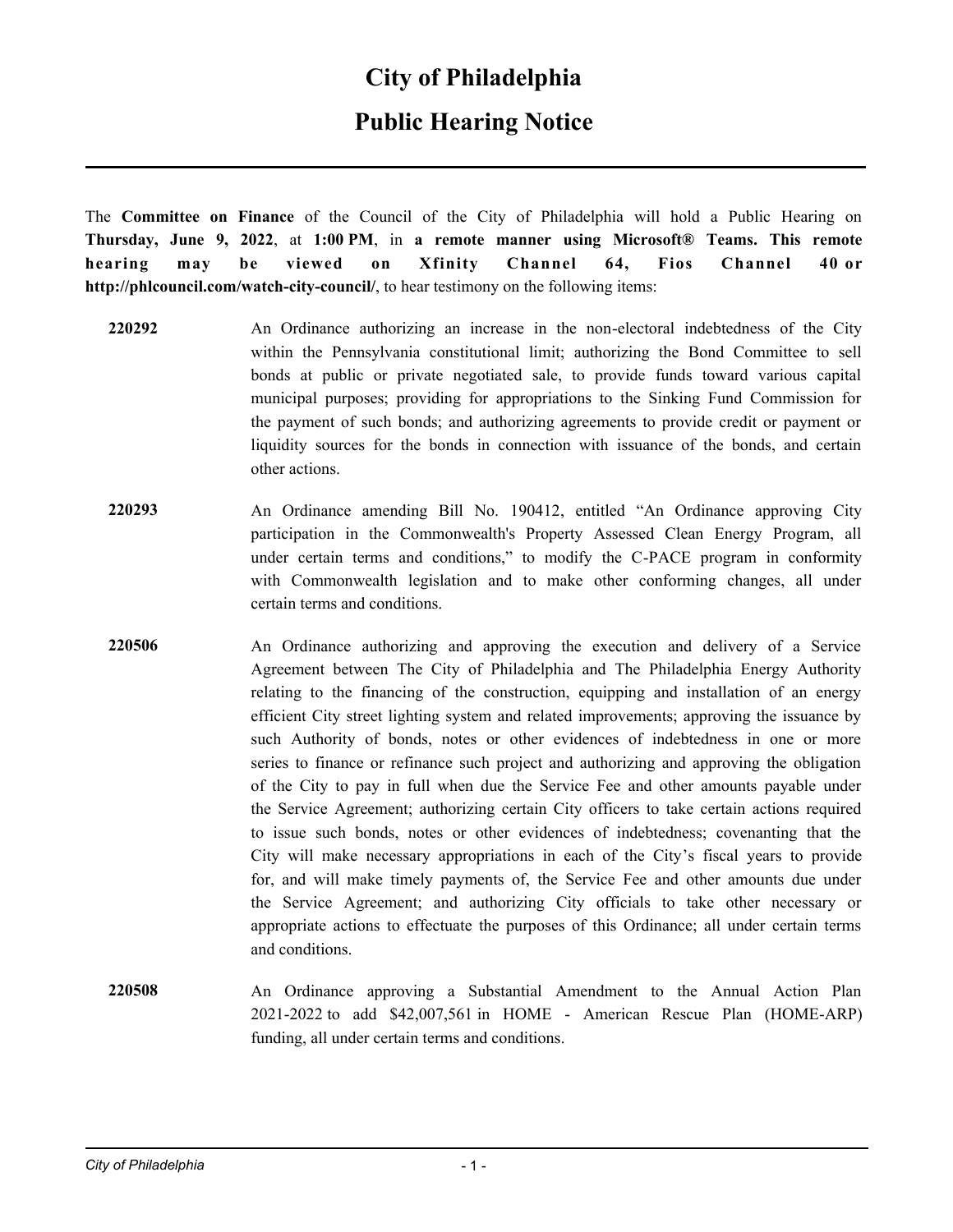# **City of Philadelphia**

## **Public Hearing Notice**

### **Committee on Finance Thursday, June 9, 2022 at 1:00 PM**

- **220509** An Ordinance authorizing the Director of Planning and Development, on behalf of the City, to file applications with the United States Department of Housing and Urban Development for a Community Development Block Grant; to file applications to participate in the HOME Investment Partnership program and the Emergency Solutions Grant program; and to apply for a Housing Opportunities for Persons with AIDS grant; and to file applications with the Commonwealth to obtain grants under the Act of April 12, 1956, P.L. 1449, Section 4, as amended, to prevent and eliminate blight; authorizing the Director of Planning and Development and the Director of Commerce to file applications to obtain other grants from the Commonwealth; authorizing the Director of Commerce to use the Section 108 Loan Guarantee Program; and authorizing the Director of Planning and Development and the Director of Commerce to enter into all understandings and assurances contained in such applications and take all necessary action to accept the grants; all under certain terms and conditions.
- **220510** An Ordinance authorizing the City Treasurer, on behalf of the City, to enter into an amendment agreement with Citizens Bank of Pennsylvania for provision of payroll banking services to the City, under certain terms and conditions.
- **220511** An Ordinance approving the Fiscal Year 2023 Capital Budget providing for expenditures for the capital purposes of the Philadelphia Gas Works (including the supplying of funds in connection therewith) subject to certain constraints and conditions, and acknowledging receipt of the Revised Forecast of Capital Budgets for Fiscal Years 2024 through 2028.
- **220529** An Ordinance authorizing the Fire Commissioner and the Revenue Commissioner, on behalf of the City, to enter into an intergovernmental agreement with the Commonwealth of Pennsylvania, Department of Human Services to enable the City to maintain and provide access to emergency medical services, under certain terms and conditions.